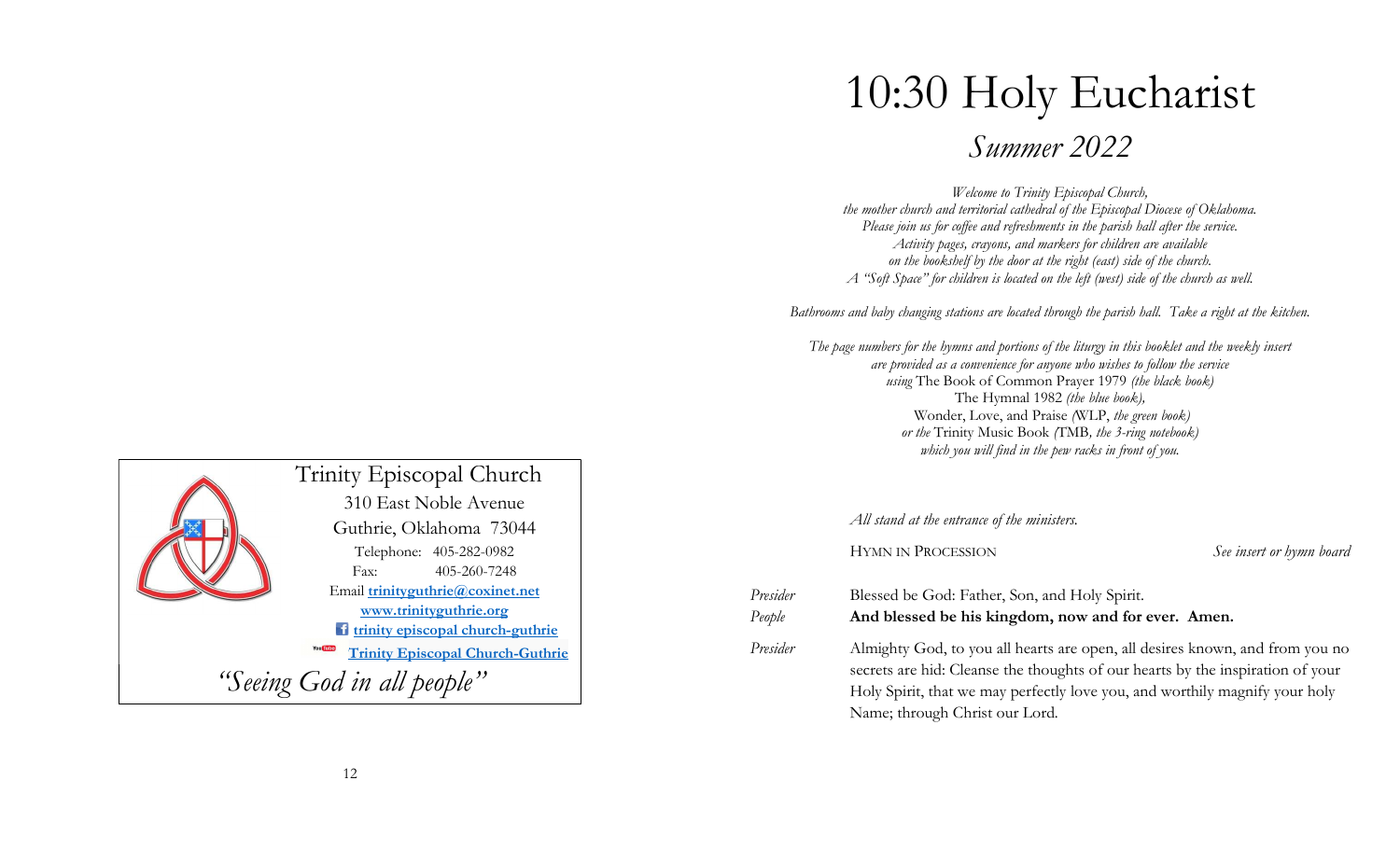

|                  | If you are unable to leave your pew, please let the usher know<br>and communion will be brought to you at your seat.                                                                                                                                                                                                                                                                                   |                          |
|------------------|--------------------------------------------------------------------------------------------------------------------------------------------------------------------------------------------------------------------------------------------------------------------------------------------------------------------------------------------------------------------------------------------------------|--------------------------|
|                  | MUSIC DURING COMMUNION                                                                                                                                                                                                                                                                                                                                                                                 | See insert or hymn board |
|                  | When all have received and everything is put in order,<br>the presider invites the People to stand.                                                                                                                                                                                                                                                                                                    |                          |
| Presider<br>All  | Let us pray.<br>Eternal God, heavenly Father, you have graciously accepted us as<br>living members of your Son our Savior Jesus Christ, and you have fed<br>us with spiritual food in the Sacrament of his Body and Blood. Send us<br>now into the world in peace, and grant us strength and courage to love<br>and serve you with gladness and singleness of heart; through Christ<br>our Lord. Amen. |                          |
| People           | The presider blesses the People.<br>Amen.                                                                                                                                                                                                                                                                                                                                                              |                          |
|                  | <b>HYMN IN PROCESSION</b>                                                                                                                                                                                                                                                                                                                                                                              | See insert or hymn board |
| Deacon<br>People | Go in peace, to love and serve the Lord.<br>Thanks be to God.                                                                                                                                                                                                                                                                                                                                          |                          |
|                  | <b>POSTLUDE</b>                                                                                                                                                                                                                                                                                                                                                                                        |                          |
|                  |                                                                                                                                                                                                                                                                                                                                                                                                        |                          |

"Glory to God" and "Holy, holy, holy" settings by Richard Powell, published at S 280 and S 129 in The Hymnal 1982. Reprinted with permission.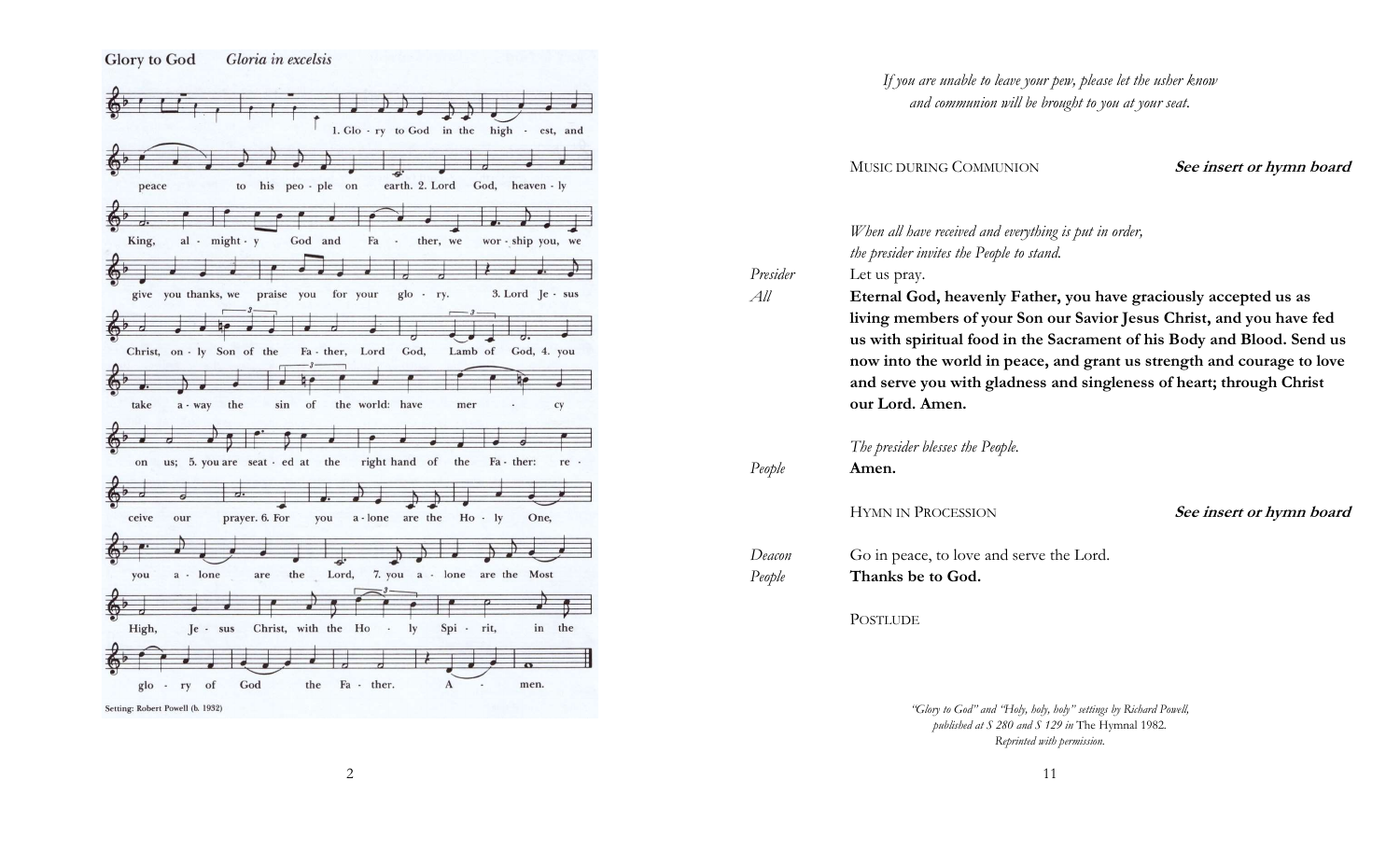| All                                                                                                         | Our Father, who art in heaven,<br>hallowed be thy Name,<br>thy kingdom come,                                                                                                                                                                 | Our Father in heaven,<br>hallowed be your Name,<br>your kingdom come,                                                                                                                                               | Presider<br>People<br>Presider          | The Lord be with you.<br>And also with you.<br>Let us pray.                                 |  |
|-------------------------------------------------------------------------------------------------------------|----------------------------------------------------------------------------------------------------------------------------------------------------------------------------------------------------------------------------------------------|---------------------------------------------------------------------------------------------------------------------------------------------------------------------------------------------------------------------|-----------------------------------------|---------------------------------------------------------------------------------------------|--|
|                                                                                                             | thy will be done,<br>on earth as it is in heaven.<br>Give us this day our daily bread.<br>And forgive us our trespasses,<br>as we forgive those<br>who trespass against us.<br>And lead us not into temptation,<br>but deliver us from evil. | your will be done,<br>on earth as in heaven.<br>Give us today our daily bread.<br>Forgive us our sins<br>as we forgive those<br>who sin against us.<br>Save us from the time of trial,<br>and deliver us from evil. | People                                  | The presider says the prayer of the day.<br>Amen.                                           |  |
|                                                                                                             |                                                                                                                                                                                                                                              |                                                                                                                                                                                                                     |                                         | THE WORD OF GOD                                                                             |  |
|                                                                                                             |                                                                                                                                                                                                                                              |                                                                                                                                                                                                                     |                                         | All are seated for the readings and the psalm, found in the insert.                         |  |
|                                                                                                             | For thine is the kingdom,                                                                                                                                                                                                                    | For the kingdom, the power,                                                                                                                                                                                         |                                         | After the readings, the reader says                                                         |  |
|                                                                                                             | and the power, and the glory,                                                                                                                                                                                                                | and the glory are yours,<br>now and for ever. Amen.                                                                                                                                                                 |                                         | The Word of the Lord                                                                        |  |
|                                                                                                             | for ever and ever. Amen.                                                                                                                                                                                                                     |                                                                                                                                                                                                                     | People                                  | Thanks be to God.                                                                           |  |
| The presider breaks the Bread. A period of silence is kept.                                                 |                                                                                                                                                                                                                                              |                                                                                                                                                                                                                     | <b>HYMN</b>                             | See insert or hymn board                                                                    |  |
| Presider                                                                                                    | Alleluia. Christ our Passover is sacrificed for us.                                                                                                                                                                                          |                                                                                                                                                                                                                     |                                         |                                                                                             |  |
| People                                                                                                      | Therefore let us keep the feast. Alleluia.                                                                                                                                                                                                   |                                                                                                                                                                                                                     |                                         | All stand for the reading of the Gospel.                                                    |  |
| Presider                                                                                                    | The gifts of God for the people of God.                                                                                                                                                                                                      |                                                                                                                                                                                                                     | Deacon<br>People                        | The Holy Gospel of our Lord Jesus Christ according to ______.<br>Glory to you, Lord Christ. |  |
| All Christians are welcome to receive the bread and wine of Holy Communion.                                 |                                                                                                                                                                                                                                              |                                                                                                                                                                                                                     | The deacon reads the gospel of the day. |                                                                                             |  |
|                                                                                                             |                                                                                                                                                                                                                                              |                                                                                                                                                                                                                     | Deacon                                  | The Gospel of the Lord.                                                                     |  |
| Please come forward and stand or kneel at the altar rail.                                                   |                                                                                                                                                                                                                                              |                                                                                                                                                                                                                     | People                                  | Praise to you, Lord Christ.                                                                 |  |
|                                                                                                             | The bread is offered in two forms. Please hold out both your hands to receive a piece of baked (leavened)<br>bread, or hold out one hand for a wafer (unleavened bread.)<br>When the cup of wine is presented to you,                        |                                                                                                                                                                                                                     |                                         | <b>SERMON</b>                                                                               |  |
|                                                                                                             | please help the minister by using your hands to guide it to your lips.                                                                                                                                                                       |                                                                                                                                                                                                                     |                                         |                                                                                             |  |
| There will be no intinction at this time.<br>Gluten-free bread is available.                                |                                                                                                                                                                                                                                              |                                                                                                                                                                                                                     |                                         |                                                                                             |  |
| If you prefer not to receive communion,<br>you may instead cross your hands over your chest for a blessing. |                                                                                                                                                                                                                                              |                                                                                                                                                                                                                     |                                         |                                                                                             |  |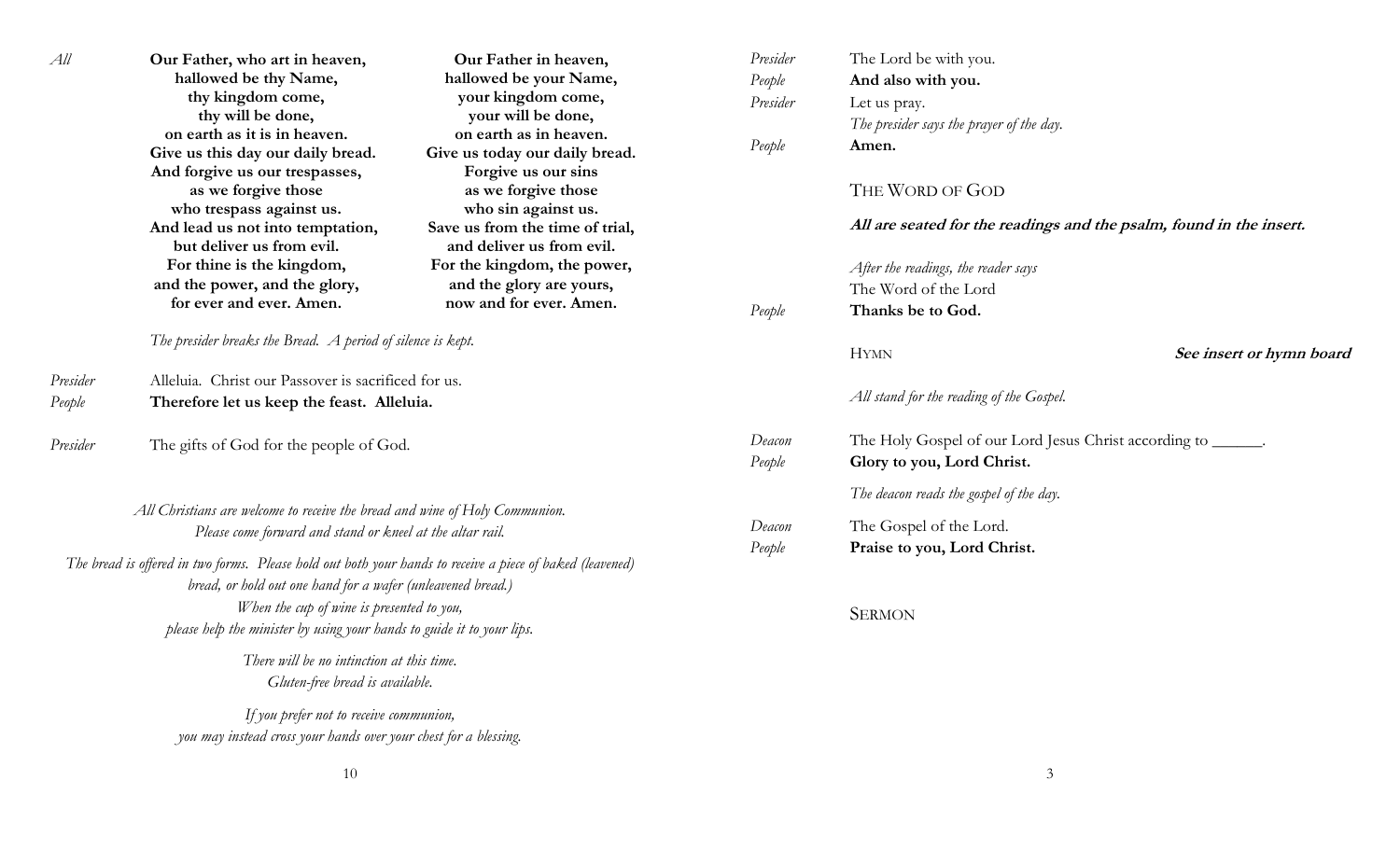|     | All stand as able for                                         |                | Presider                                                   | Holy and gracious Father: In your infinite love you made us for yourself; and,                                                                               |  |
|-----|---------------------------------------------------------------|----------------|------------------------------------------------------------|--------------------------------------------------------------------------------------------------------------------------------------------------------------|--|
|     | THE NICENE CREED                                              | <b>BCP 358</b> |                                                            | when we had fallen into sin and become subject to evil and death, you, in<br>your mercy, sent Jesus Christ, your only and eternal Son, to share our human    |  |
| All | We believe in one God,                                        |                |                                                            | nature, to live and die as one of us, to reconcile us to you, the God and                                                                                    |  |
|     | the Father, the Almighty,                                     |                |                                                            | Father of all. He stretched out his arms upon the cross, and offered himself                                                                                 |  |
|     | maker of heaven and earth,                                    |                |                                                            | in obedience to your will, a perfect sacrifice for the whole world.                                                                                          |  |
|     | of all that is, seen and unseen.                              |                |                                                            | On the night he was handed over to suffering and death, our Lord Jesus                                                                                       |  |
|     | We believe in one Lord, Jesus Christ,                         |                |                                                            | Christ took bread; and when he had given thanks to you, he broke it, and<br>gave it to his disciples, and said, "Take, eat: This is my Body, which is given  |  |
|     | the only Son of God,                                          |                |                                                            |                                                                                                                                                              |  |
|     | eternally begotten of the Father,                             |                |                                                            | for you. Do this for the remembrance of me."                                                                                                                 |  |
|     | God from God, Light from Light,                               |                |                                                            | After supper he took the cup of wine; and when he had given thanks, he                                                                                       |  |
|     | true God from true God,                                       |                |                                                            | gave it to them, and said, "Drink this, all of you: This is my Blood of the new<br>Covenant, which is shed for you and for many for the forgiveness of sins. |  |
|     | begotten, not made,                                           |                |                                                            |                                                                                                                                                              |  |
|     | of one Being with the Father.                                 |                |                                                            | Whenever you drink it, do this for the remembrance of me."                                                                                                   |  |
|     | Through him all things were made.                             |                |                                                            |                                                                                                                                                              |  |
|     | For us and for our salvation                                  |                | Presider                                                   | Therefore we proclaim the mystery of faith:                                                                                                                  |  |
|     | he came down from heaven:                                     |                | $\boldsymbol{A}\boldsymbol{\text{L}}\boldsymbol{\text{L}}$ | Christ has died;                                                                                                                                             |  |
|     | by the power of the Holy Spirit                               |                |                                                            | Christ is risen;                                                                                                                                             |  |
|     | he became incarnate from the Virgin Mary,                     |                |                                                            | Christ will come again.                                                                                                                                      |  |
|     | and was made man.                                             |                |                                                            |                                                                                                                                                              |  |
|     | For our sake he was crucified under Pontius Pilate;           |                |                                                            | We celebrate the memorial of our redemption, O Father, in this sacrifice of                                                                                  |  |
|     | he suffered death and was buried.                             |                |                                                            | praise and thanksgiving. Recalling his death, resurrection, and ascension, we                                                                                |  |
|     | On the third day he rose again                                |                |                                                            | offer you these gifts.                                                                                                                                       |  |
|     | in accordance with the Scriptures;                            |                |                                                            | Sanctify them by your Holy Spirit to be for your people the Body and Blood                                                                                   |  |
|     | he ascended into heaven                                       |                |                                                            | of your Son, the holy food and drink of new and unending life in him.                                                                                        |  |
|     | and is seated at the right hand of the Father.                |                |                                                            | Sanctify us also that we may faithfully receive this holy Sacrament, and serve                                                                               |  |
|     | He will come again in glory to judge the living and the dead, |                |                                                            | you in unity, constancy, and peace; and at the last day bring us with all your                                                                               |  |
|     | and his kingdom will have no end.                             |                |                                                            | saints into the joy of your eternal kingdom.                                                                                                                 |  |
|     | We believe in the Holy Spirit, the Lord, the giver of life,   |                |                                                            | All this we ask through your Son Jesus Christ. By him, and with him, and in                                                                                  |  |
|     | who proceeds from the Father and the Son.                     |                |                                                            | him, in the unity of the Holy Spirit all honor and glory is yours, Almighty                                                                                  |  |
|     | With the Father and the Son he is worshiped and glorified.    |                |                                                            | Father, now and for ever.                                                                                                                                    |  |
|     | He has spoken through the Prophets.                           |                |                                                            | AMEN.                                                                                                                                                        |  |
|     | We believe in one holy catholic and apostolic Church.         |                | ALL                                                        |                                                                                                                                                              |  |
|     | We acknowledge one baptism for the forgiveness of sins.       |                |                                                            | And now, as our Savior Christ has taught us, and in the language of each                                                                                     |  |
|     | We look for the resurrection of the dead,                     |                | Presider                                                   |                                                                                                                                                              |  |
|     | and the life of the world to come. Amen.                      |                |                                                            | heart, we pray:                                                                                                                                              |  |

9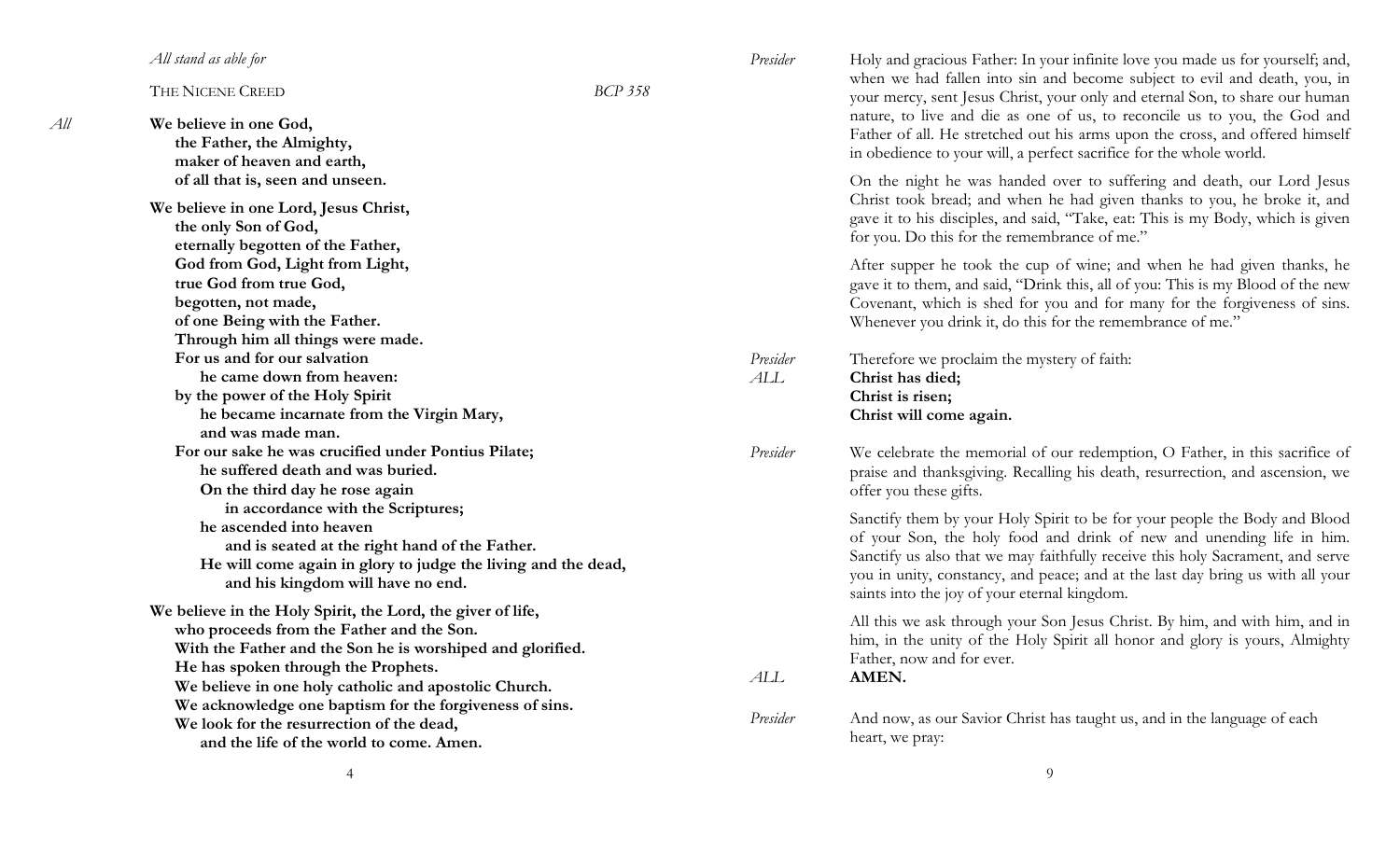|                                |                                                                                                                                                                                                                                        |                |                                                                                                                                         | PRAYERS OF THE PEOPLE, Form 4                                                                                                                                   | <b>BCP 388</b> |
|--------------------------------|----------------------------------------------------------------------------------------------------------------------------------------------------------------------------------------------------------------------------------------|----------------|-----------------------------------------------------------------------------------------------------------------------------------------|-----------------------------------------------------------------------------------------------------------------------------------------------------------------|----------------|
|                                | EUCHARISTIC PRAYER A                                                                                                                                                                                                                   | <b>BCP 361</b> | Leader                                                                                                                                  | Let us pray for the Church and for the world.                                                                                                                   |                |
| Presider<br>People<br>Presider | The Lord be with you.<br>And also with you.                                                                                                                                                                                            |                |                                                                                                                                         | Grant, Almighty God, that all who confess your Name may be united in your<br>truth, live together in your love, and reveal your glory in the world.             |                |
| People                         | Lift up your hearts.<br>We lift them to the Lord.                                                                                                                                                                                      |                |                                                                                                                                         | Silence                                                                                                                                                         |                |
| Presider<br>People             | Let us give thanks to the Lord our God.<br>It is right to give him thanks and praise.                                                                                                                                                  |                | Leader<br>People                                                                                                                        | Lord, in your mercy<br>Hear our prayer.                                                                                                                         |                |
| Presider                       | It is right, and a good and joyful thing, always and everywhere to give thanks<br>to you, Father Almighty, Creator of heaven and earth.                                                                                                |                | Leader                                                                                                                                  | Guide the people of this land, and of all the nations, in the ways of justice<br>and peace; that we may honor one another and serve the common good.<br>Silence |                |
|                                | A seasonal Preface is sung or said on all Sundays.<br>Therefore we praise you, joining our voices with Angels and Archangels and<br>with all the company of heaven, who for ever sing this hymn to proclaim the<br>glory of your Name: |                | Leader<br>People                                                                                                                        | Lord, in your mercy<br>Hear our prayer.                                                                                                                         |                |
|                                |                                                                                                                                                                                                                                        |                | Leader                                                                                                                                  | Give us all a reverence for the earth as your own creation, that we may use its<br>resources rightly in the service of others and to your honor and glory.      |                |
|                                |                                                                                                                                                                                                                                        |                |                                                                                                                                         | Silence                                                                                                                                                         |                |
|                                | Lord, God<br>of pow-er and<br>$Ho - ly, ho - ly, ho - ly$                                                                                                                                                                              |                | Leader<br>People                                                                                                                        | Lord, in your mercy<br>Hear our prayer.                                                                                                                         |                |
|                                | Ho -<br>full<br>of your glo - ry.<br>hea - ven and earth are<br>might,                                                                                                                                                                 | Leader         | Bless all whose lives are closely linked with ours, and grant that we may serve<br>Christ in them, and love one another as he loves us. |                                                                                                                                                                 |                |
|                                |                                                                                                                                                                                                                                        |                |                                                                                                                                         | Silence                                                                                                                                                         |                |
|                                | is<br>who<br>high - est.<br>Bless - ed<br>he<br>the<br>in<br>na<br>san -                                                                                                                                                               |                | Leader<br>People                                                                                                                        | Lord, in your mercy<br>Hear our prayer.                                                                                                                         |                |
|                                |                                                                                                                                                                                                                                        |                | Leader                                                                                                                                  | Comfort and heal all those who suffer in body, mind, or spirit; give them<br>courage and hope in their troubles, and bring them the joy of your salvation.      |                |
|                                | $high - est.$<br>comes in the name of the Lord. Ho - san - na in the                                                                                                                                                                   |                | Cilagca                                                                                                                                 |                                                                                                                                                                 |                |

r the Church and for the world. nty God, that all who confess your Name may be united in your ether in your love, and reveal your glory in the world. mercy People **Hear our prayer.** ople of this land, and of all the nations, in the ways of justice at we may honor one another and serve the common good. mercy People **Hear our prayer.** everence for the earth as your own creation, that we may use its rtly in the service of others and to your honor and glory. mercy People **Hear our prayer.** le lives are closely linked with ours, and grant that we may serve n, and love one another as he loves us. mercy People **Hear our prayer.** heal all those who suffer in body, mind, or spirit; give them ope in their troubles, and bring them the joy of your salvation. Silence Leader Lord, in your mercy People **Hear our prayer.**